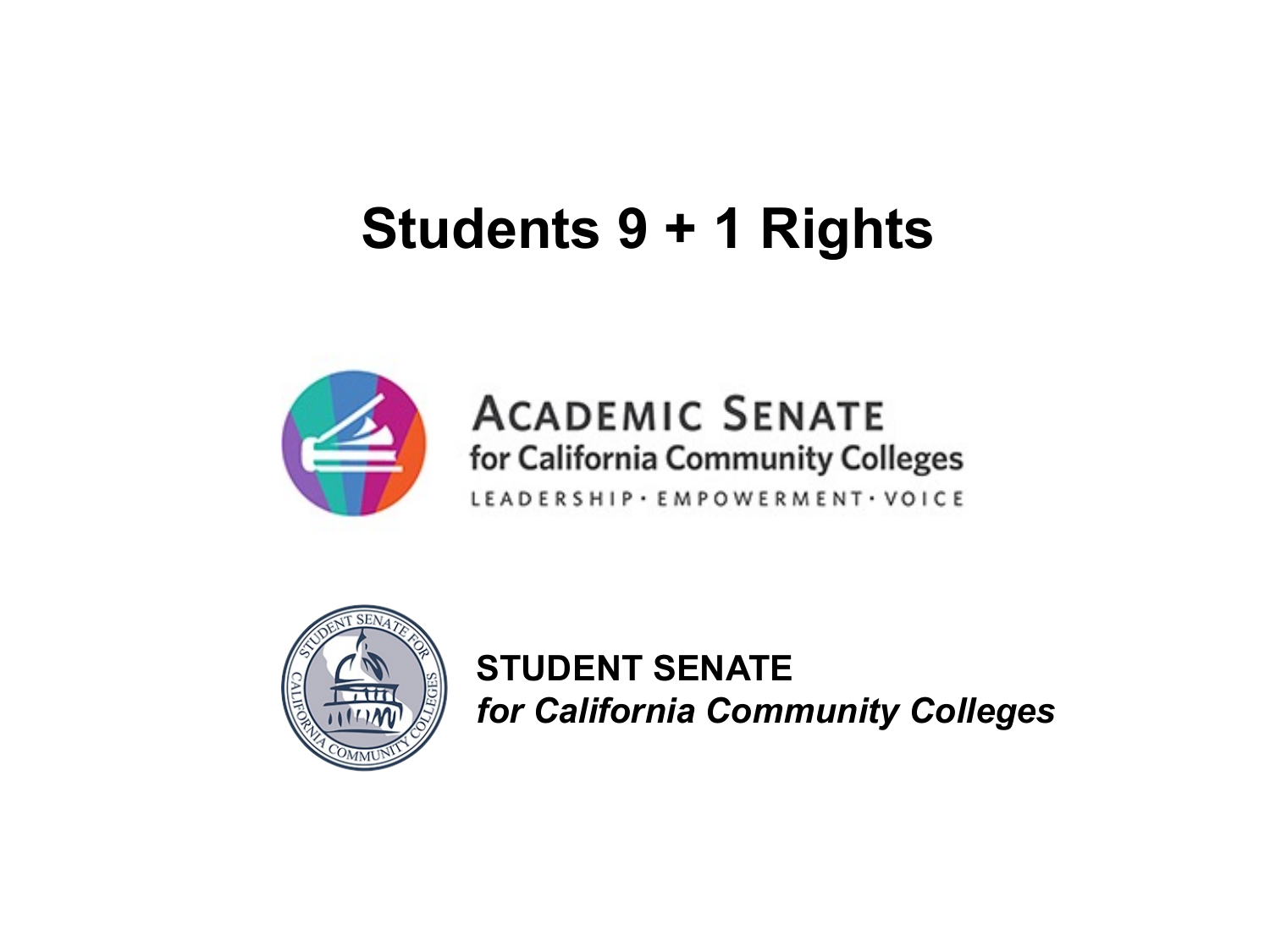



**STUDENT SENATE** *for California Community Colleges*



**ACADEMIC SENATE** for California Community Colleges LEADERSHIP · EMPOWERMENT · VOICE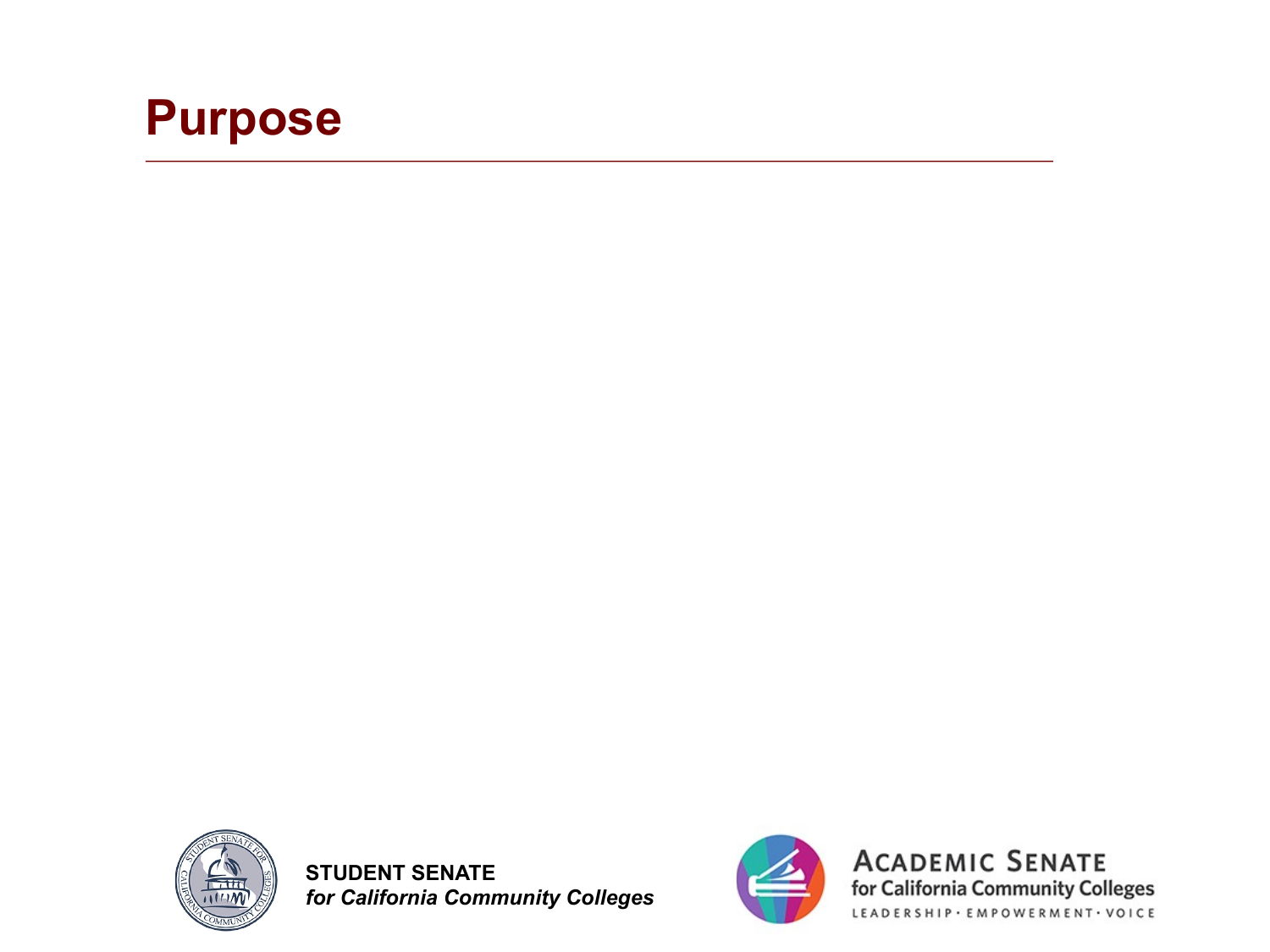#### **History**

■ Assembly Bill 1725, Vasconcellos. California Community Colleges (1988)

This bill required the California Community College Board of Governors to develop guidelines and policies concerning the academic senate, and standards regarding the role of students in governance.



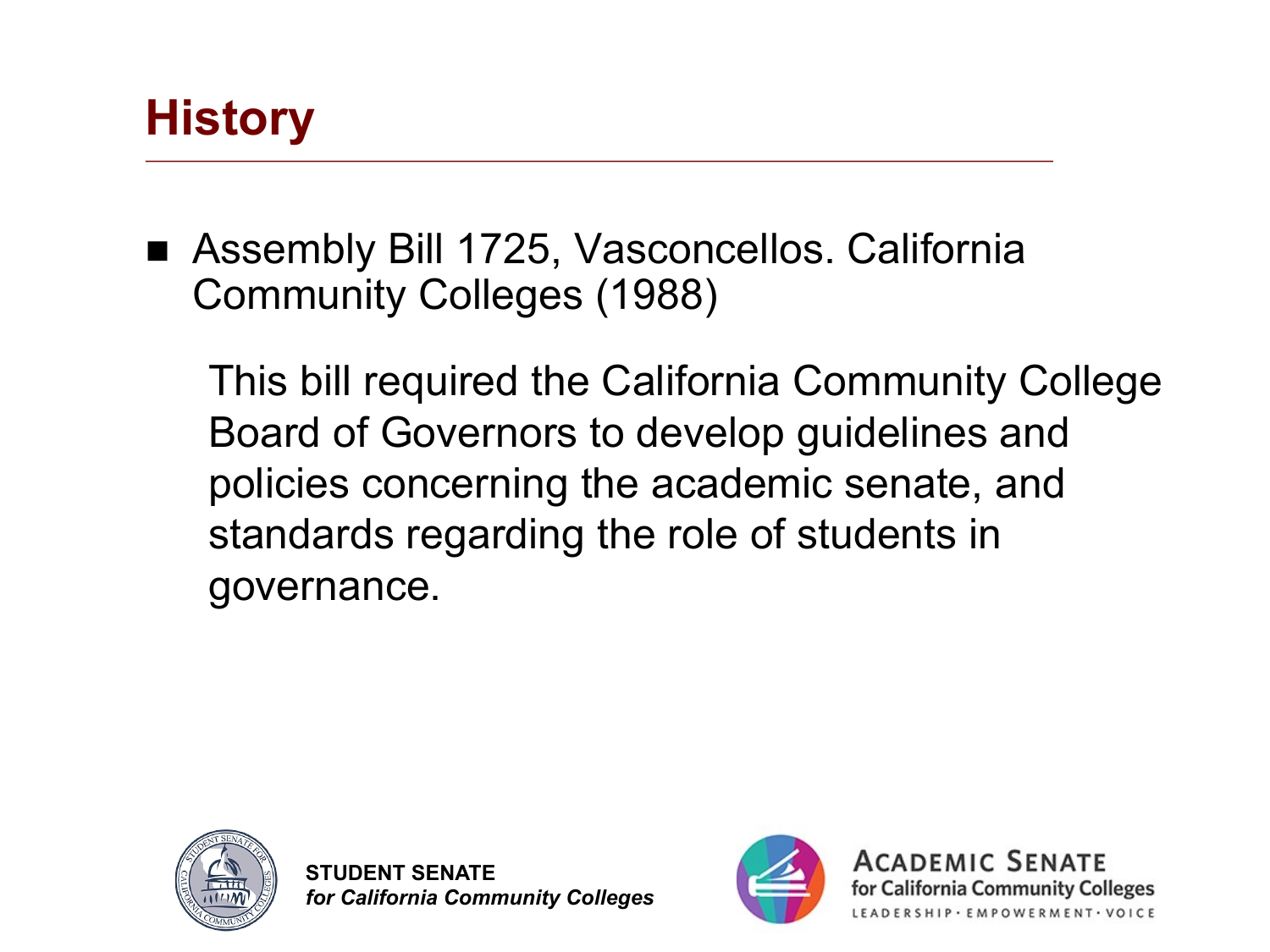# **Governance in the California Community Colleges**

- What is participatory governance?
- What is shared governance?
- What is the difference?



**STUDENT SENATE** *for California Community Colleges*



**ACADEMIC SENATE** 

for California Community Colleges

SHIP · EMPOWERMENT · VOICE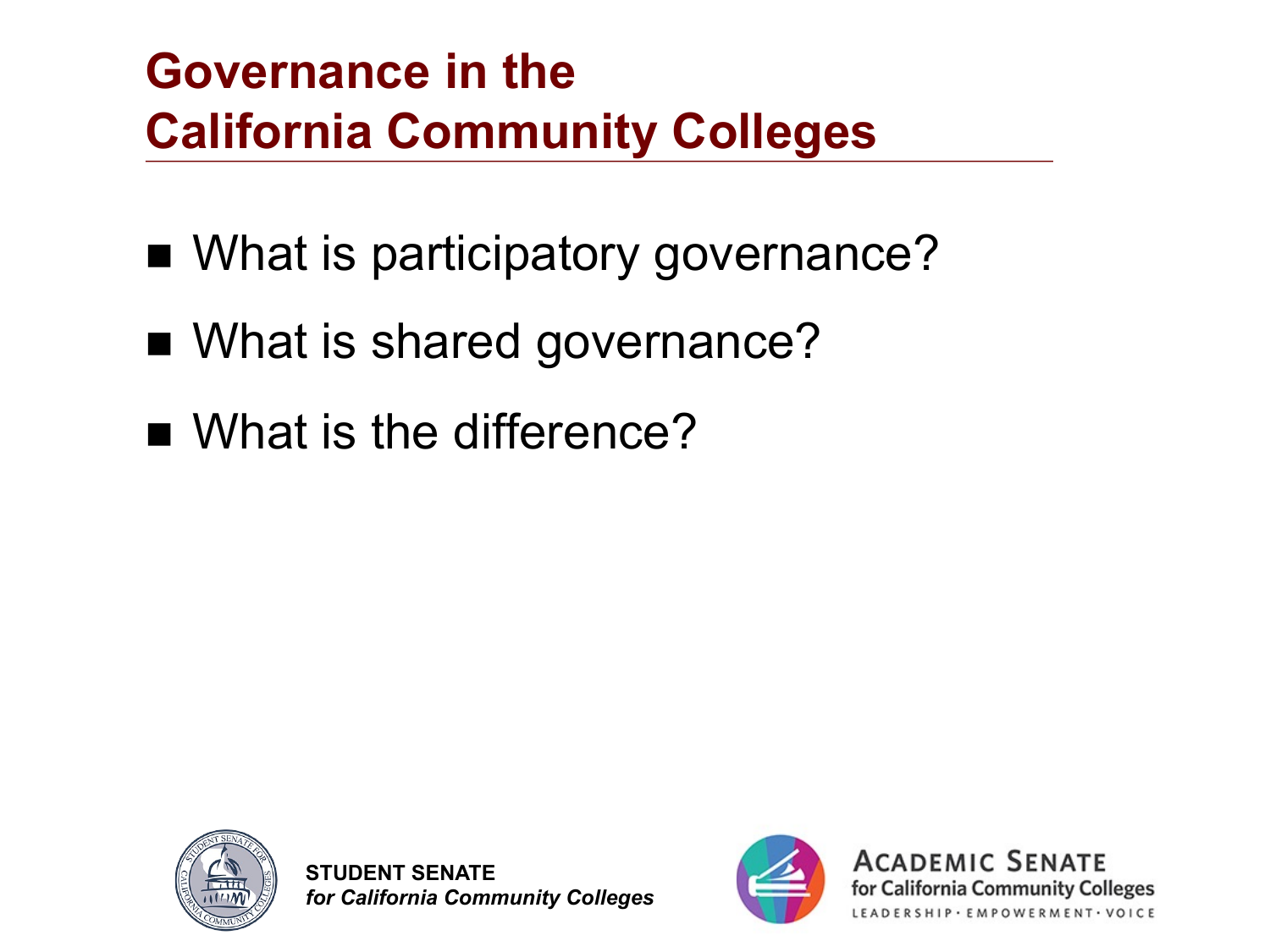#### **Participatory Governance**

... not a simple process to implement – goodwill, thoughtful people, a willingness to take risks and the ability to admit problems exist – can go far toward establishing a positive environment…

The central objective should be creation of a climate where energy is devoted to solving crucial educational tasks and not to turf battles over governance. "

CCCT/CEOCCC Policy Paper, December 1989



**STUDENT SENATE** *for California Community Colleges*



**ACADEMIC SENATE** for California Community Colleges SHIP · EMPOWERMENT · VOICE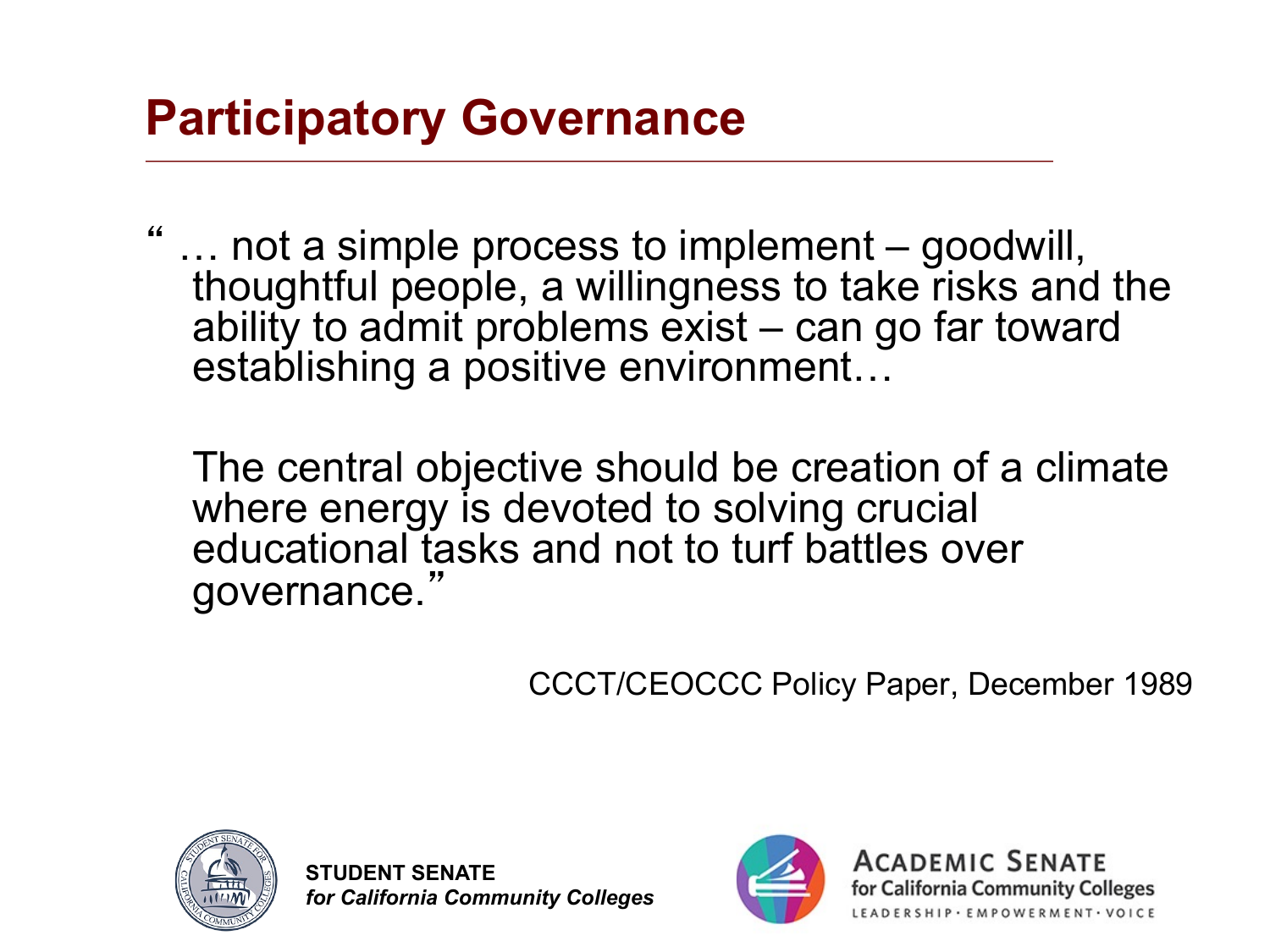Participating effectively in district and college governance is shared involvement in the decision-making process.

- It does not imply total agreement;
- The same level of involvement by all is not required; and
- Final decisions rest with the board.



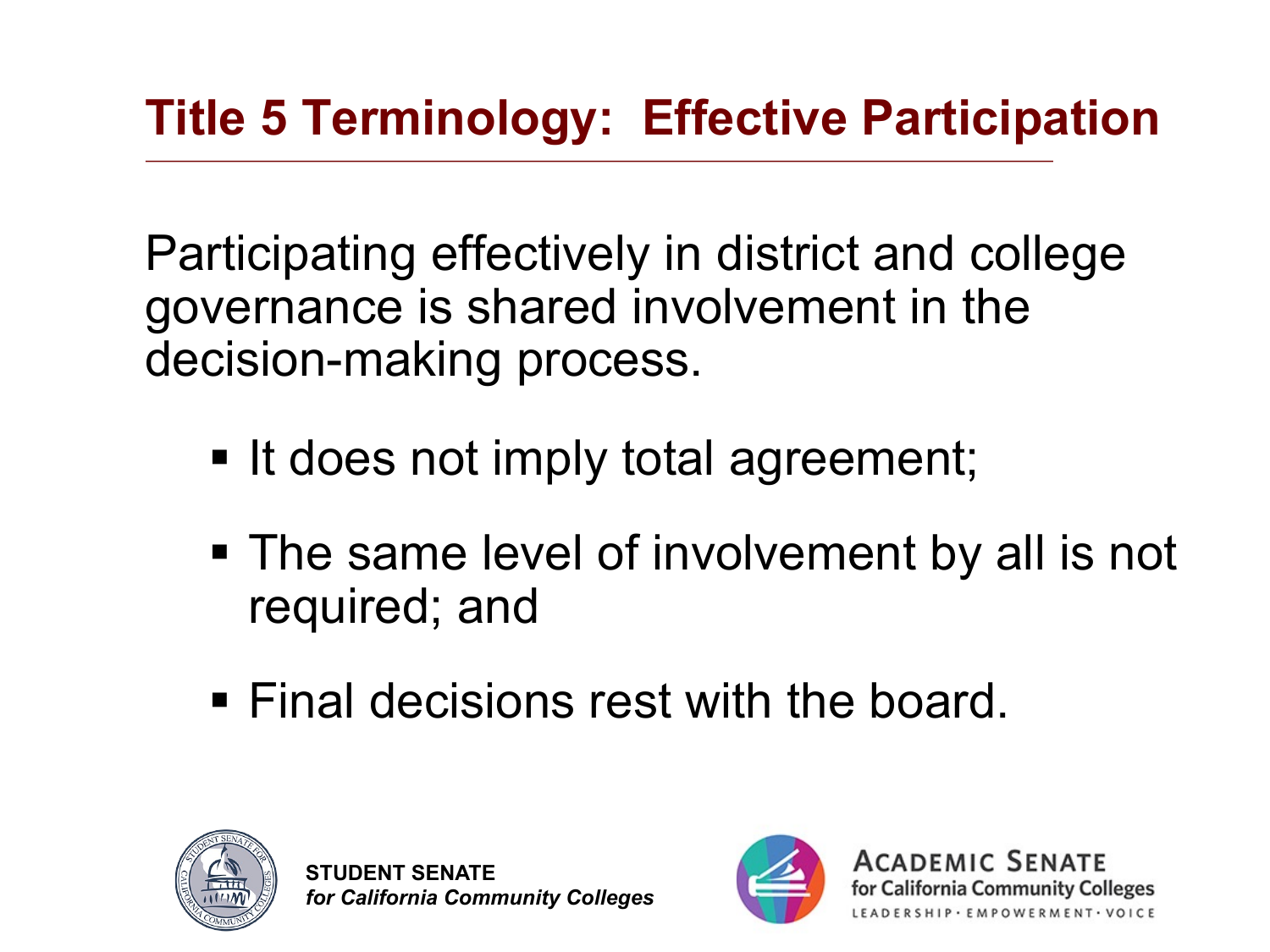# **Benefits and Values of Our Governance System**

- Expertise and analytical skills of many
- Understanding of objective/decisions
- Commitment to implementation
- **E** Leadership opportunities
- **n** Promotion of trust and cooperation
- Opportunities for conflict resolution
- **n** Less dissent



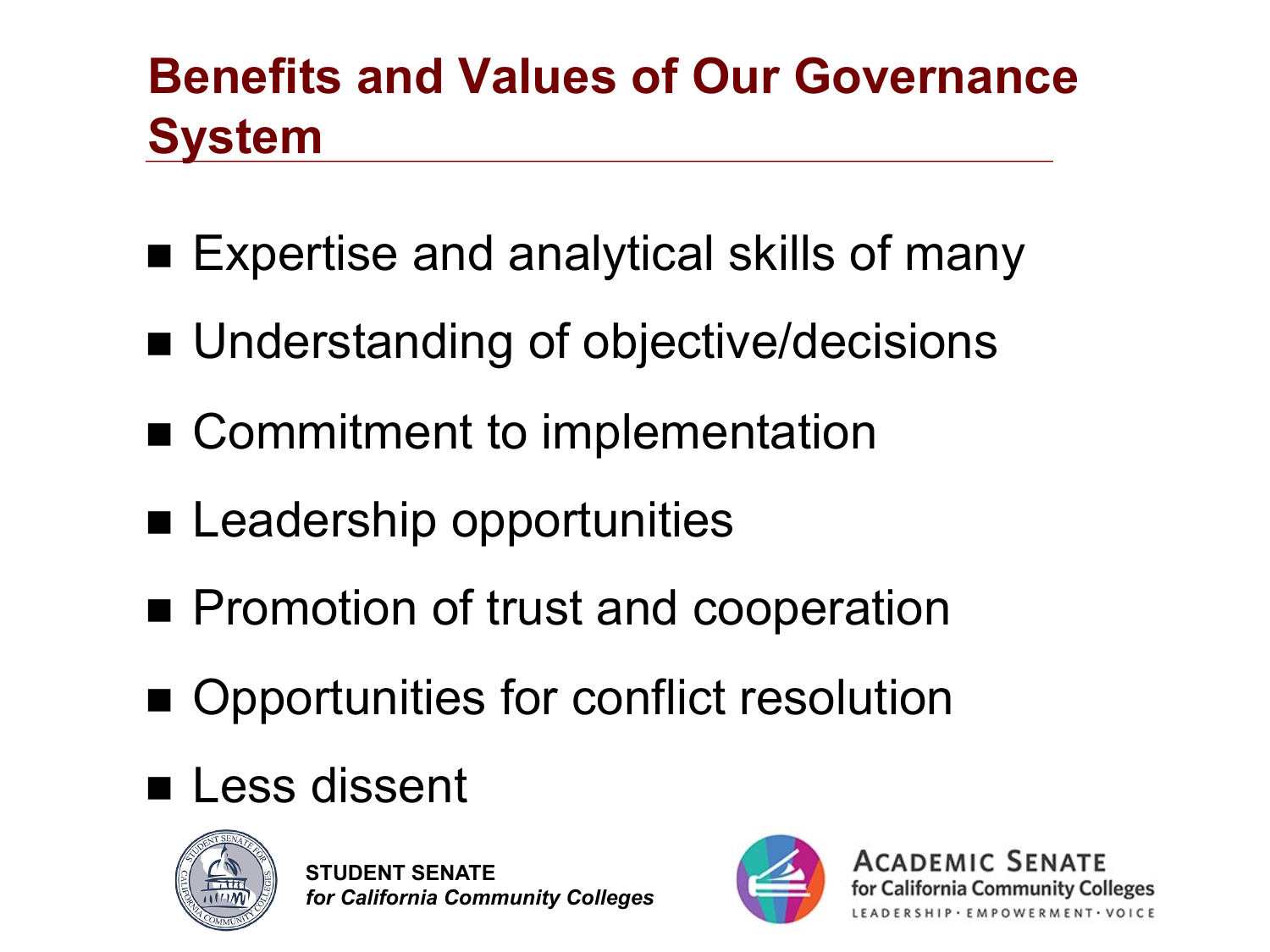# **Challenges of Our Governance System**

- $\blacksquare$  Participation by individuals with limited expertise
- $\blacksquare$  Time away from other duties
- Can require considerable time for decision
- Shared accountability
- Differing expectations and understanding
- Potential conflict if board/designee rejects recommendation



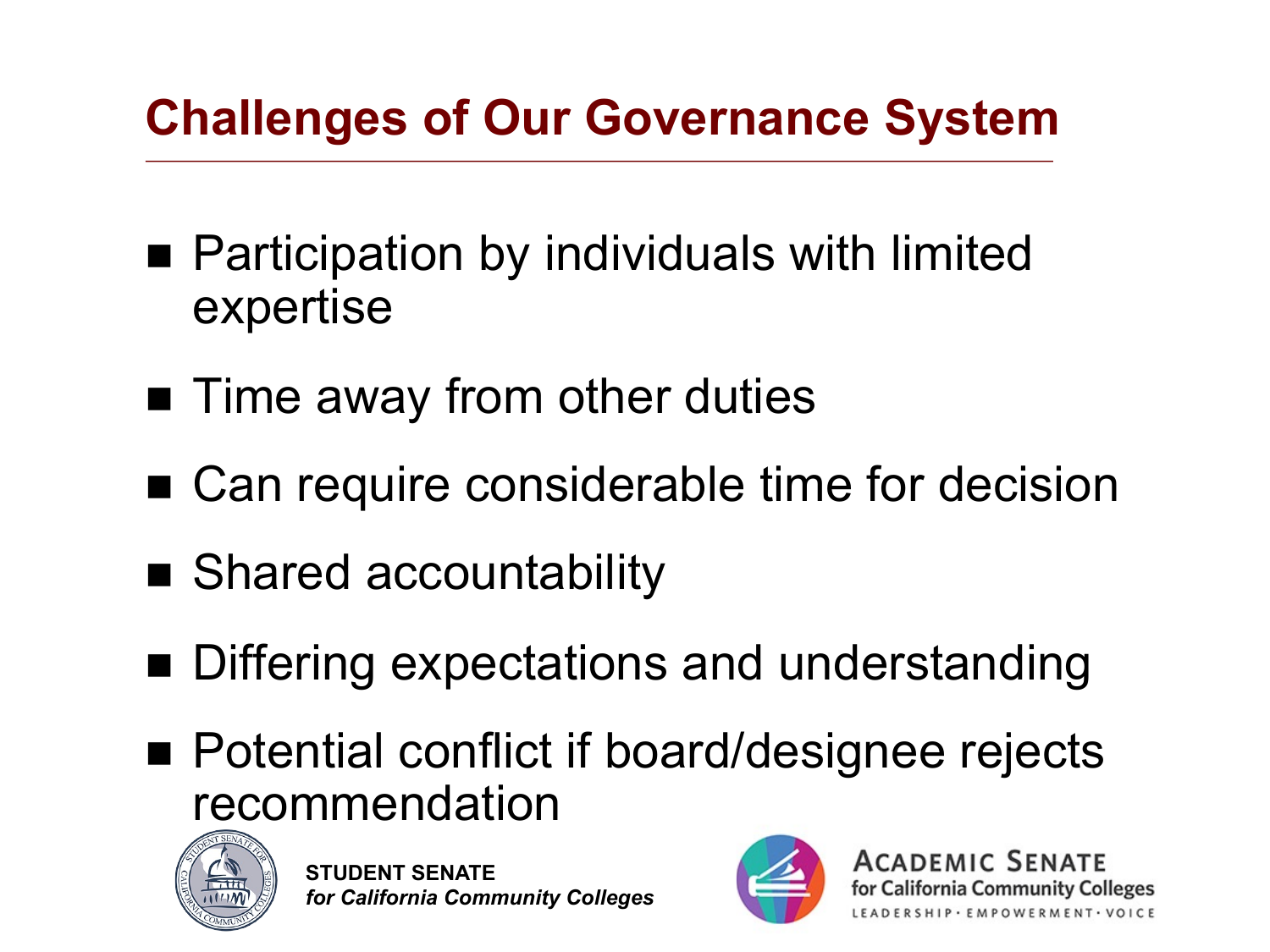Board of Governors shall establish "minimum standards" and local governing boards shall "establish procedures not inconsistent" with those standards to ensure the following:

- Faculty, staff and students the right to participate effectively in district and college governance
- The right of academic senates to assume primary responsibility for making recommendations in the areas of curriculum and academic standards.

Education Code Sections 70901 and 70902



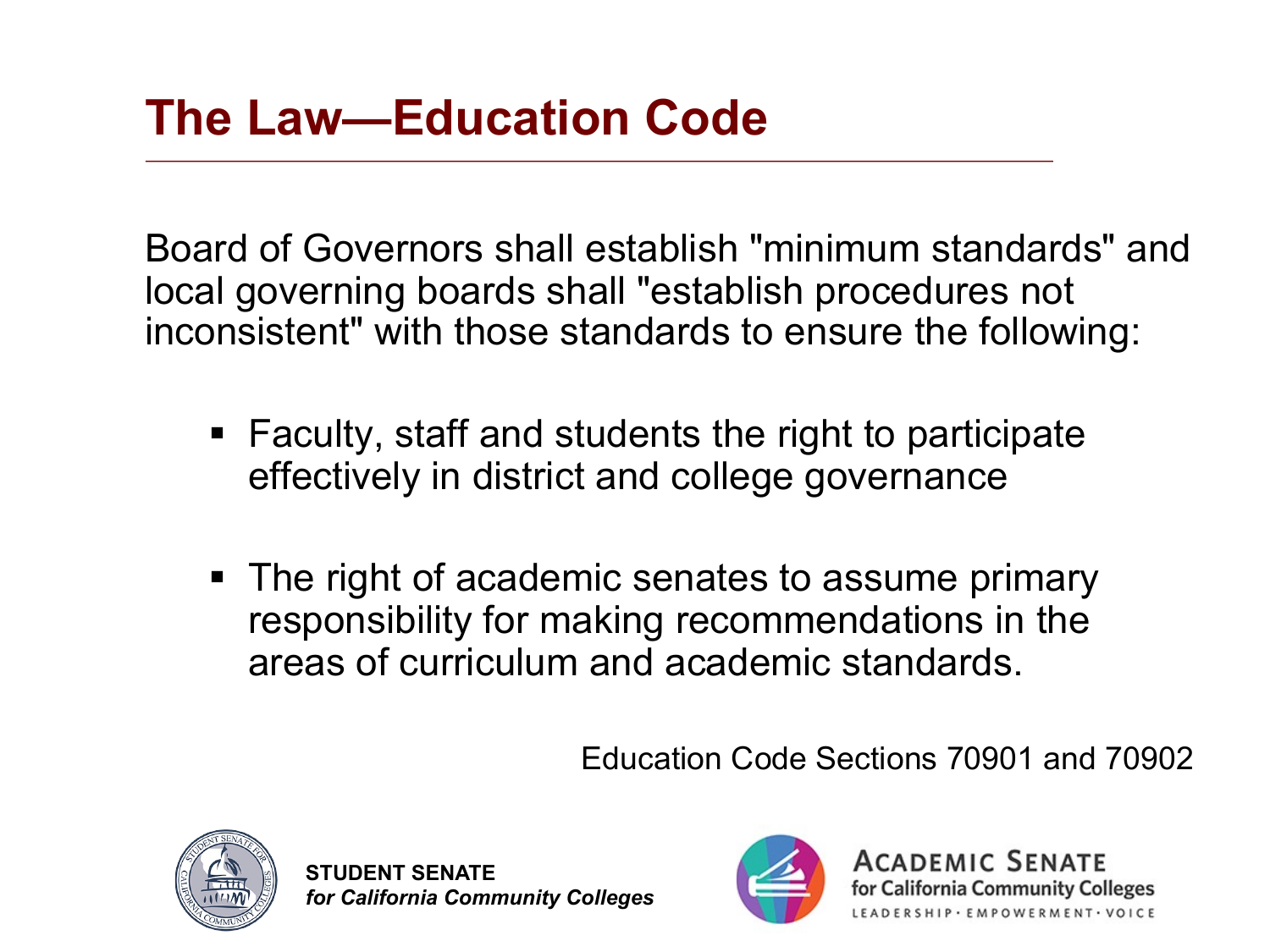#### **Regulation: Academic Senate Role**

(a) The governing board shall adopt policies for appropriate delegation of authority and responsibility to its academic senate.

…providing at a minimum the governing board or its designees consult collegially with the academic senate when adopting policies and procedures on **academic and professional matters**.

Title 5 §53203



**STUDENT SENATE** *for California Community Colleges*



**ACADEMIC SENATE** for California Community Colleges RSHIP · EMPOWERMENT · VOICE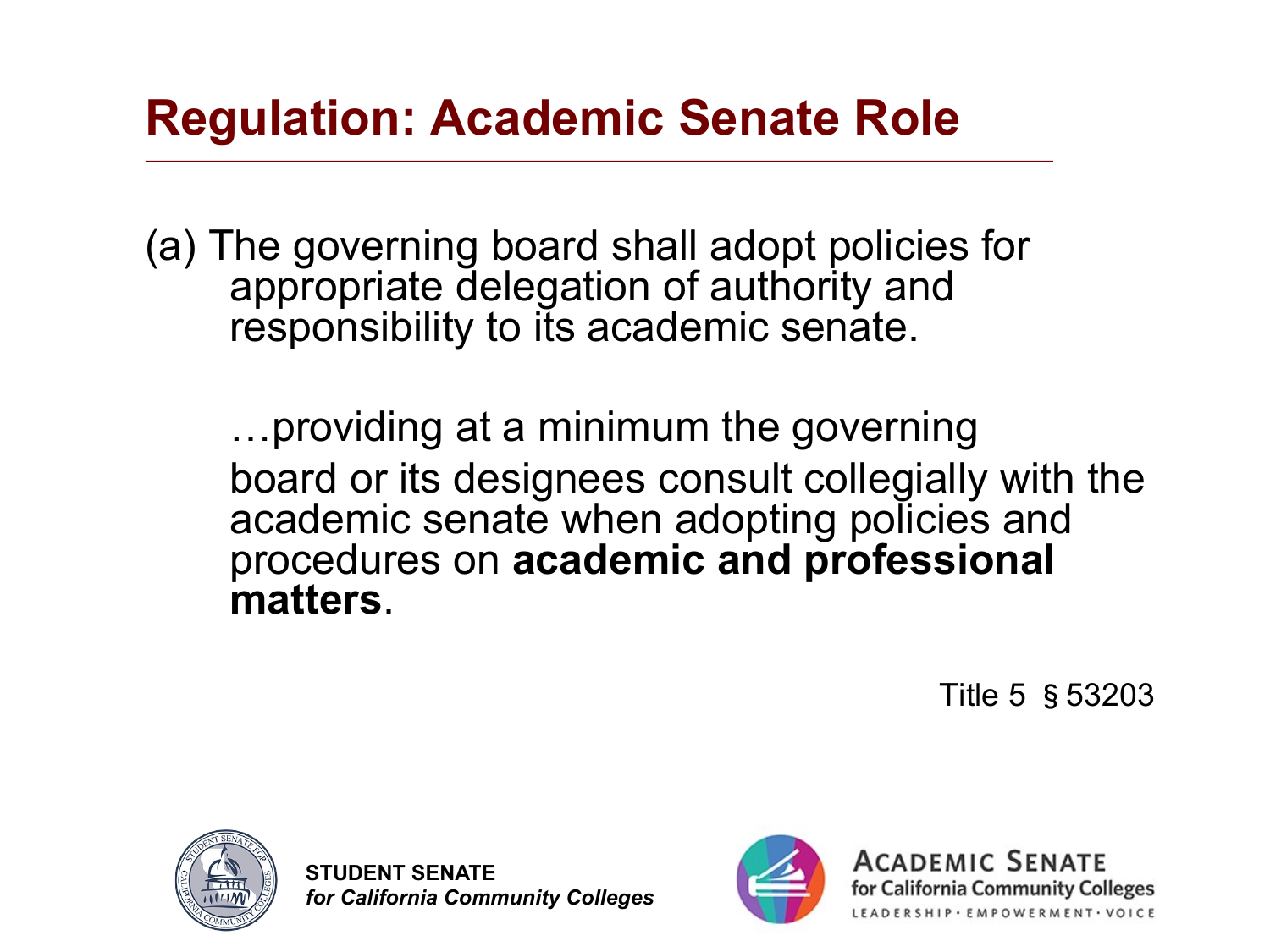# **Regulation: Academic Senates (**§**53200)**

**Academic and professional matters** means the following policy development and implementation matters:

- 1. Degree and certificate requirements
- 2. Curriculum, including establishing prerequisites and placing courses within disciplines
- 3. Grading policies
- 4. Educational program development
- 5. Standards or policies regarding student preparation and success





**ACADEMIC SENATE** for California Community Colleges SHIP · EMPOWERMENT · VOICE

Title 5 §53200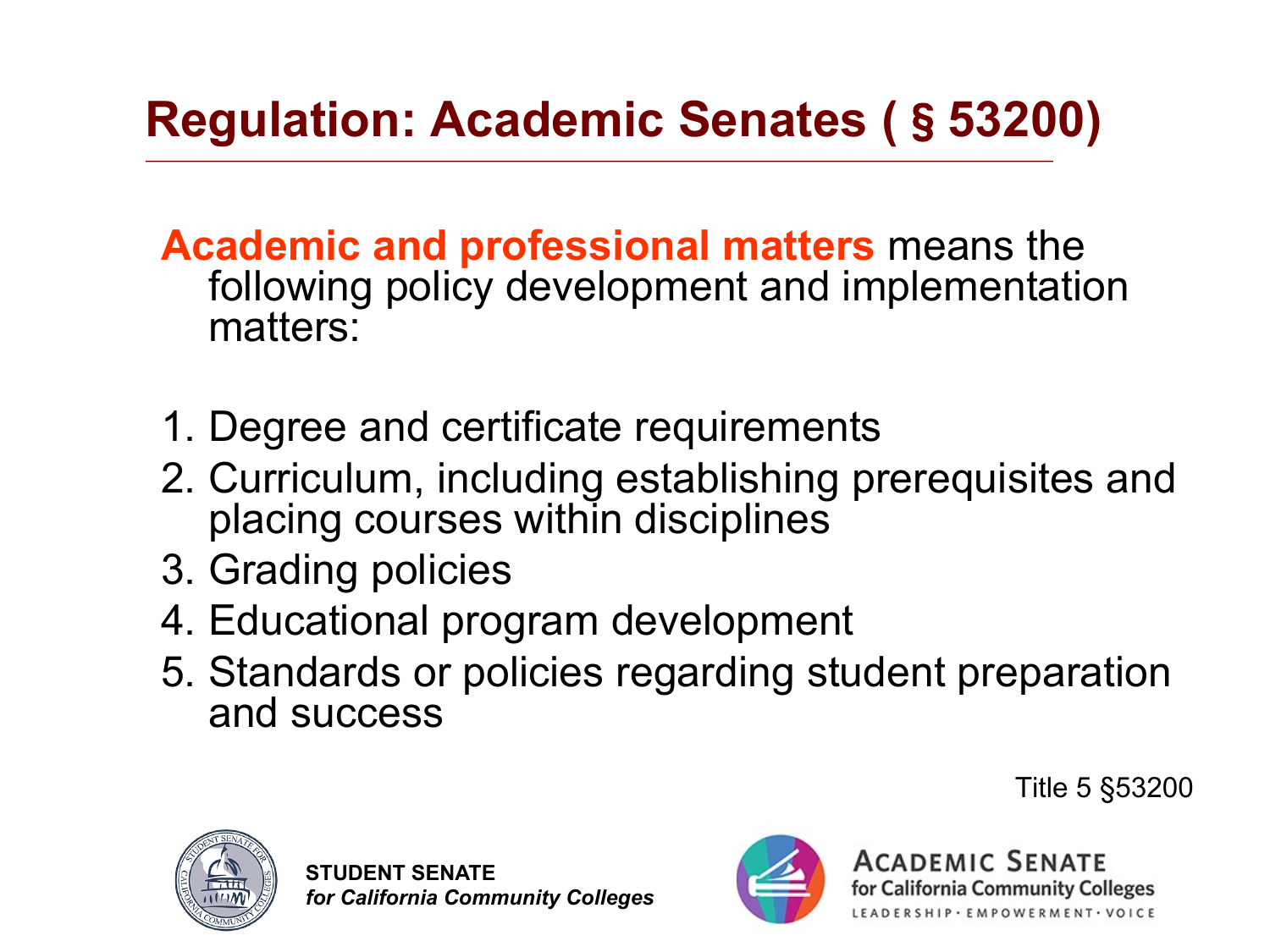# **Regulation: Academic Senates (**§**53200)**

- **Academic and professional matters** means the following policy development and implementation matters:
- 6. District and college governance structures, as related to faculty roles
- 7. Faculty roles and involvement in accreditation processes, including self-study and annual reports
- 8. Policies for faculty professional development activities
- 9. Processes for program review
- 10.Processes for institutional planning and budget development, and…



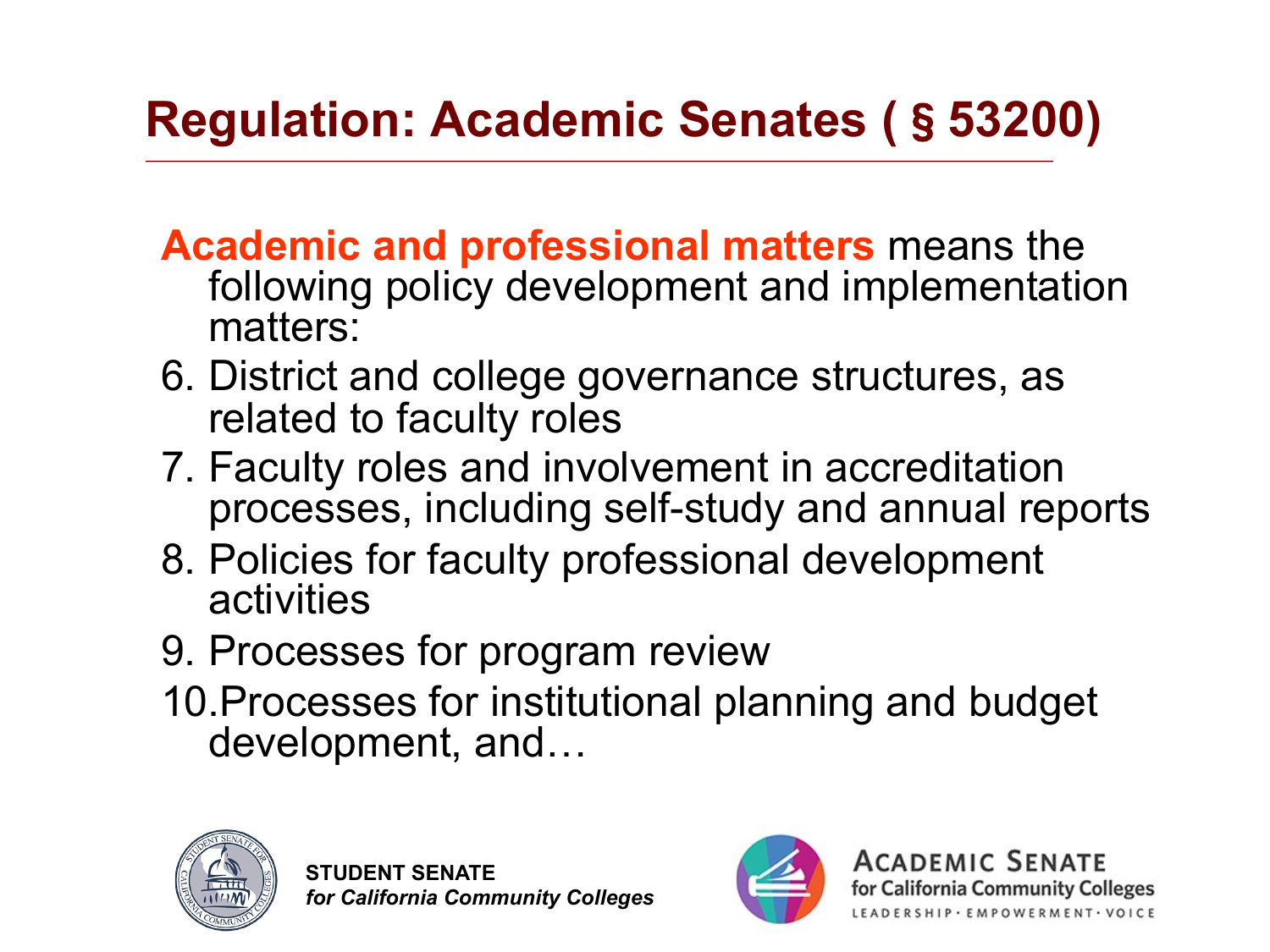# **Regulation: Academic Senates (**§**53200)**

**Academic and professional matters** means the following policy development and implementation matters:

"Plus one" :

Other academic and professional matters as mutually agreed upon between the governing board and the academic senate.



**STUDENT SENATE** *for California Community Colleges*

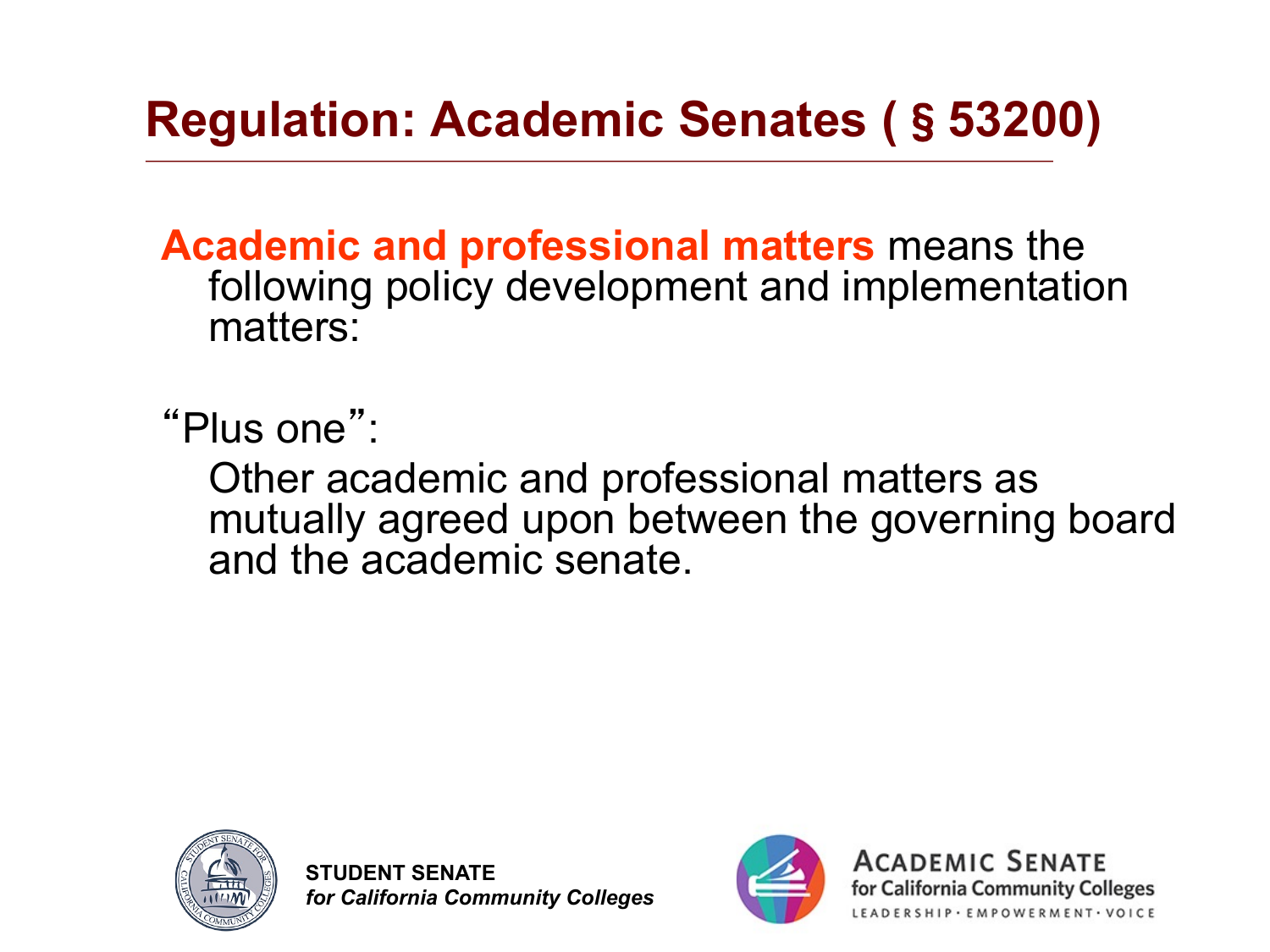### **Regulation: Students**

- Governing boards adopt policies and procedures that provide students opportunity to participate effectively in district and college governance on formulation and development of policies and procedures and processes for jointly developing recommendations that have or will have a significant effect on students.
- Board shall not take action on a matter having a significant effect on students until recommendations and positions by students are given every reasonable consideration.

§ Title 5 §51023.7



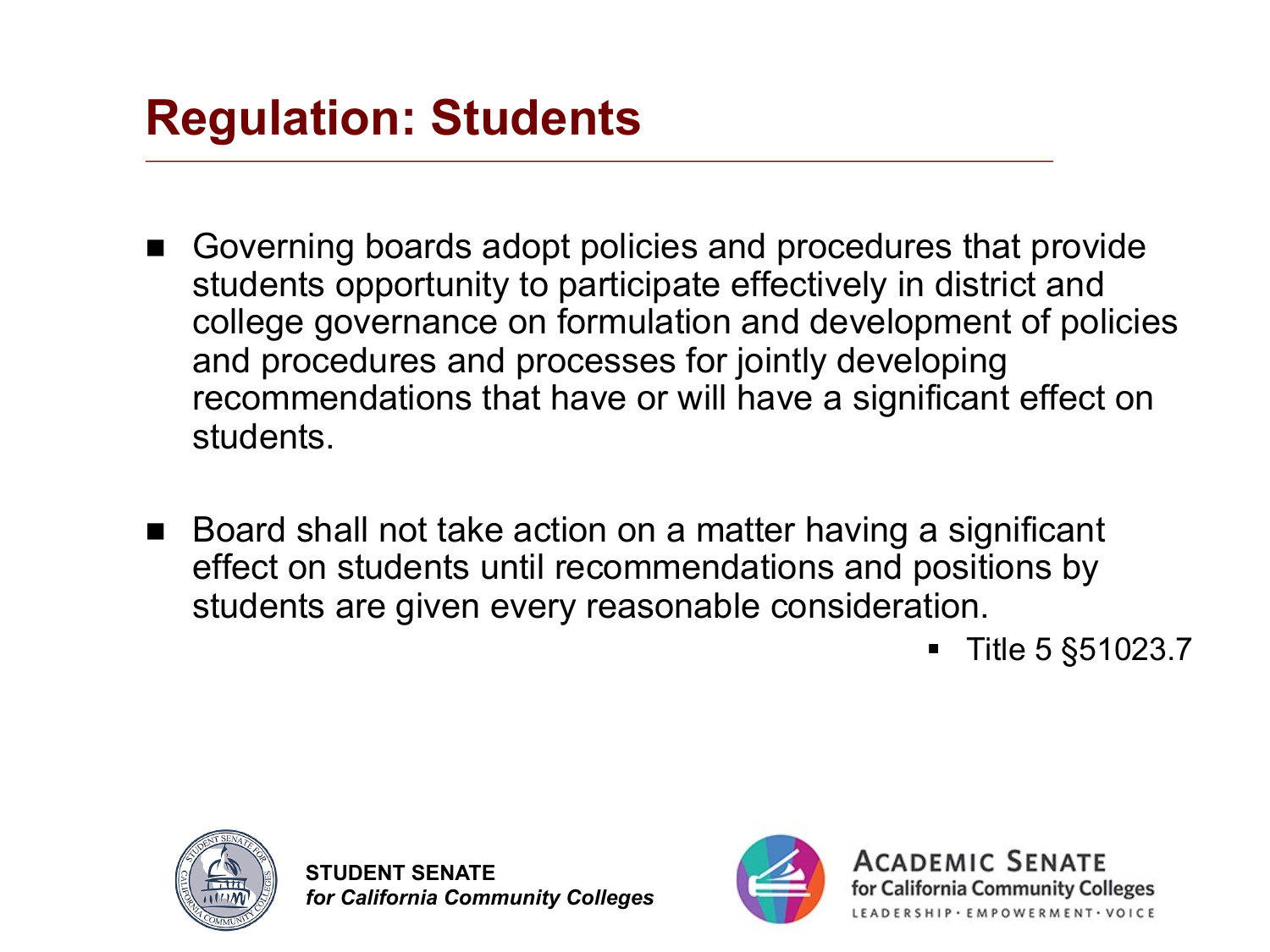# **Regulation: Student 9 + 1 Rights**

Polices and procedure that have a "significant effect on students" include :

- (1) grading polices
- (2) codes of student conduct
- (3) academic disciplinary policies
- (4) curriculum development
- (5) courses or programs which should be initiated or discontinued
- (6) processes for institutional planning and budget development
- (7) standards and polices regarding student preparation and success
- (8) student services planning and development
- (9) student fees within the authority of the district to adopt

Title 5 §51023.7



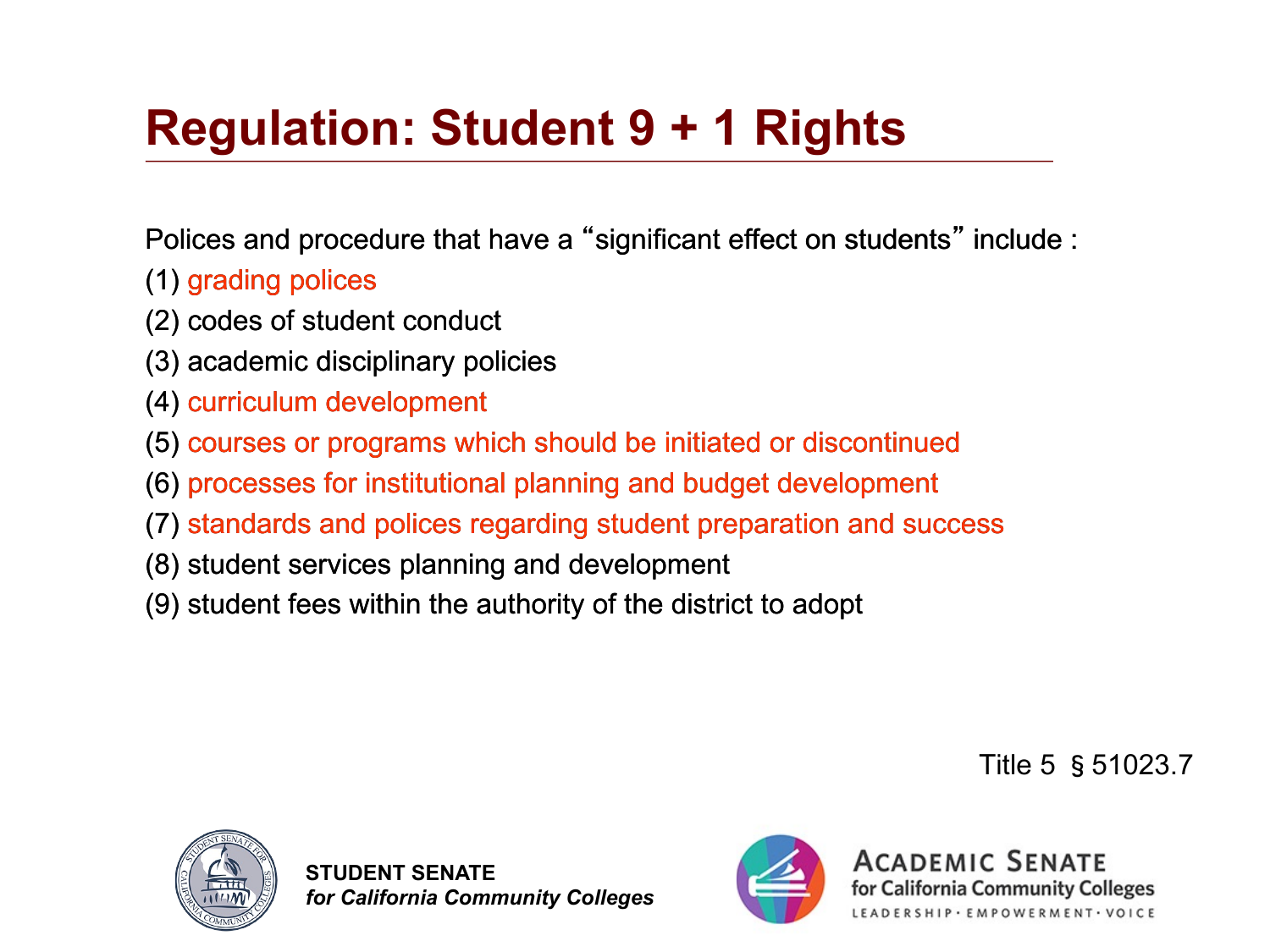"Plus one" :

any other district and college policy, procedure or related matter that the district governing board determines will have a significant effect on students



.

**STUDENT SENATE** *for California Community Colleges*



**ACADEMIC SENATE** for California Community Colleges ERSHIP · EMPOWERMENT · VOICE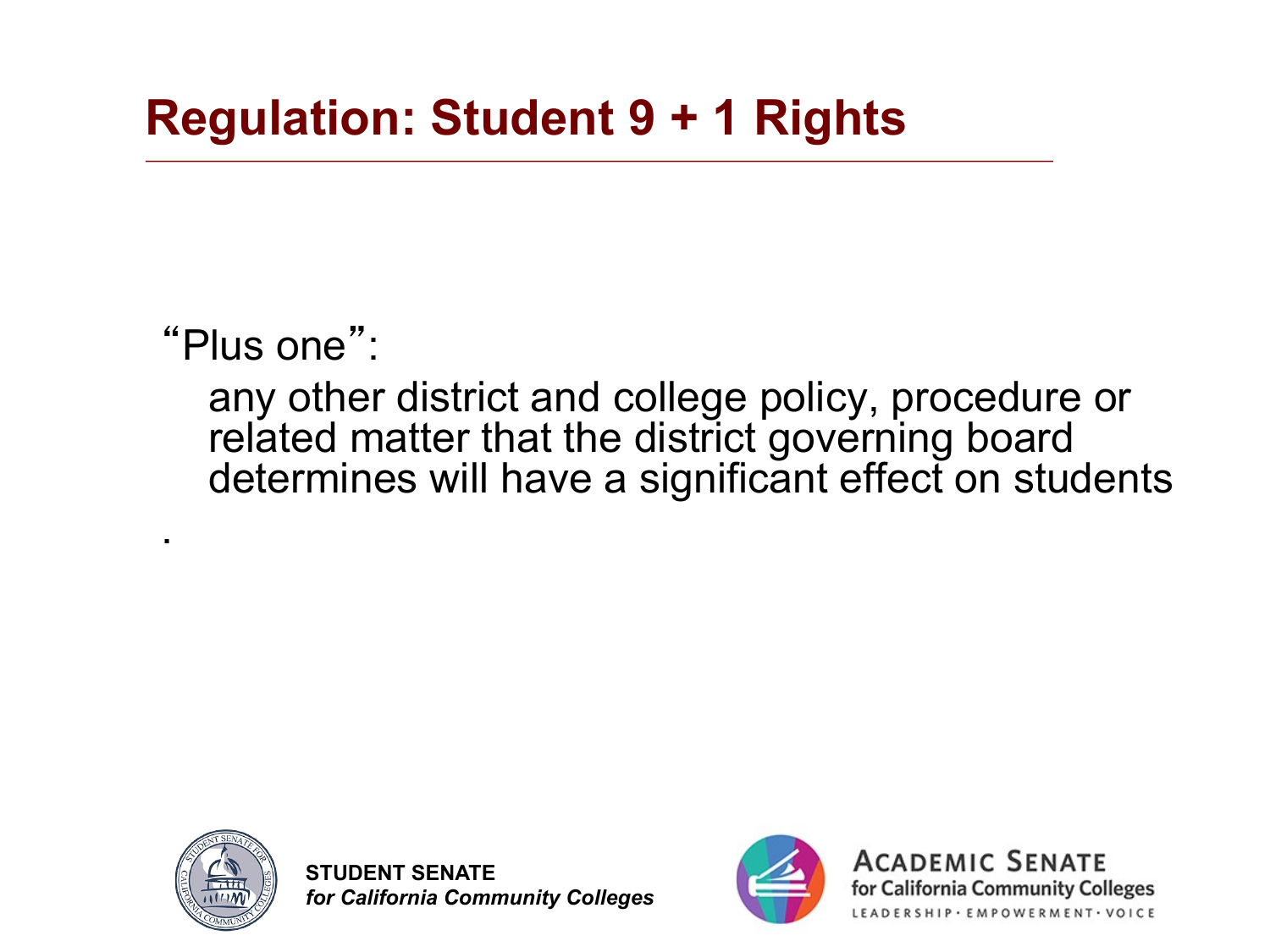(c) The governing board shall give reasonable consideration to recommendations and positions developed by students regarding district and college policies and procedures pertaining to the hiring and evaluation of faculty, administration, and staff.



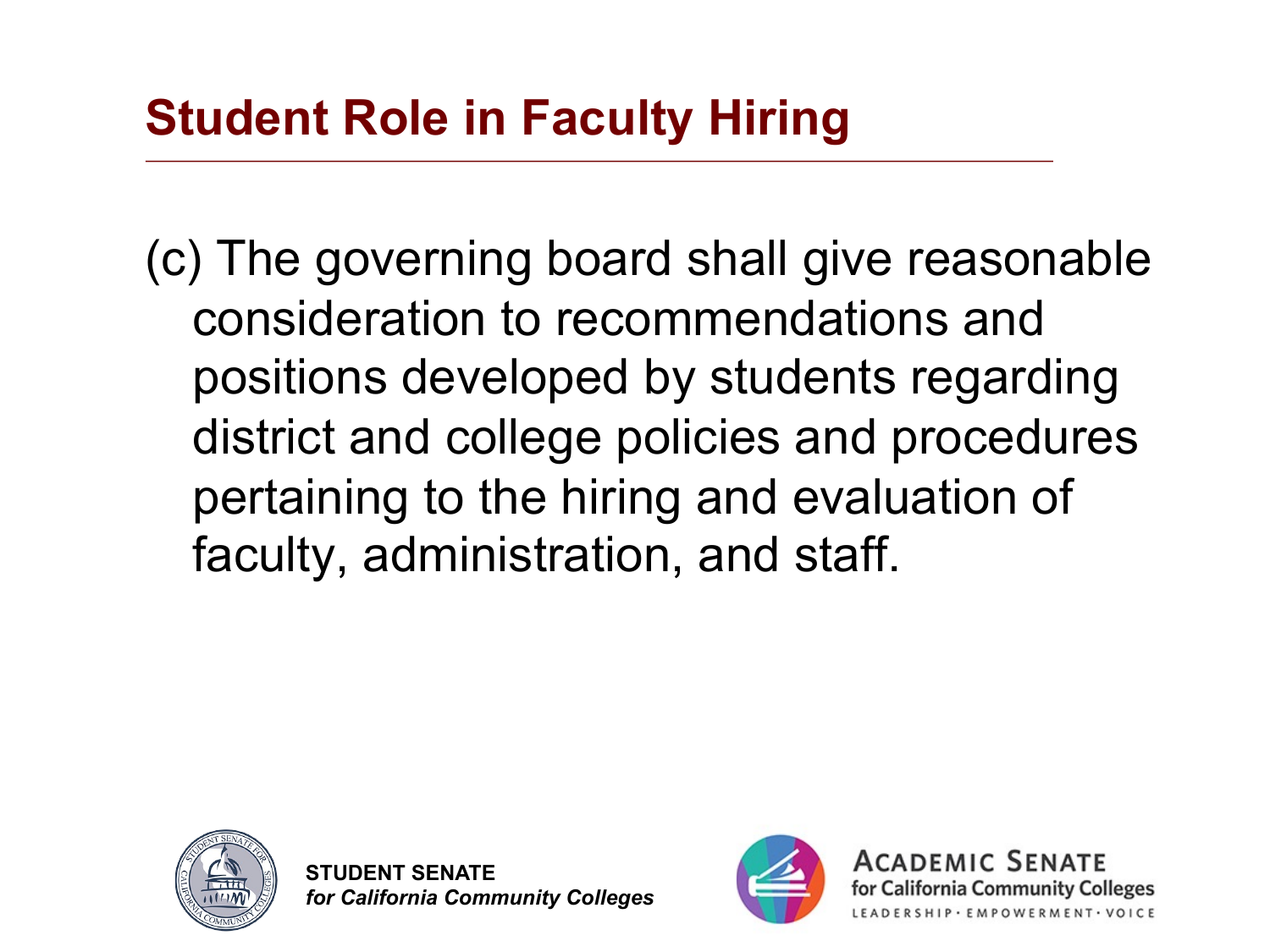One of the student nine areas is "processes for institutional planning and budget development."

Does this regulation relate to the institutional plans and budgets themselves, or only to the process by which plans and budgets are developed for presentation to the board?



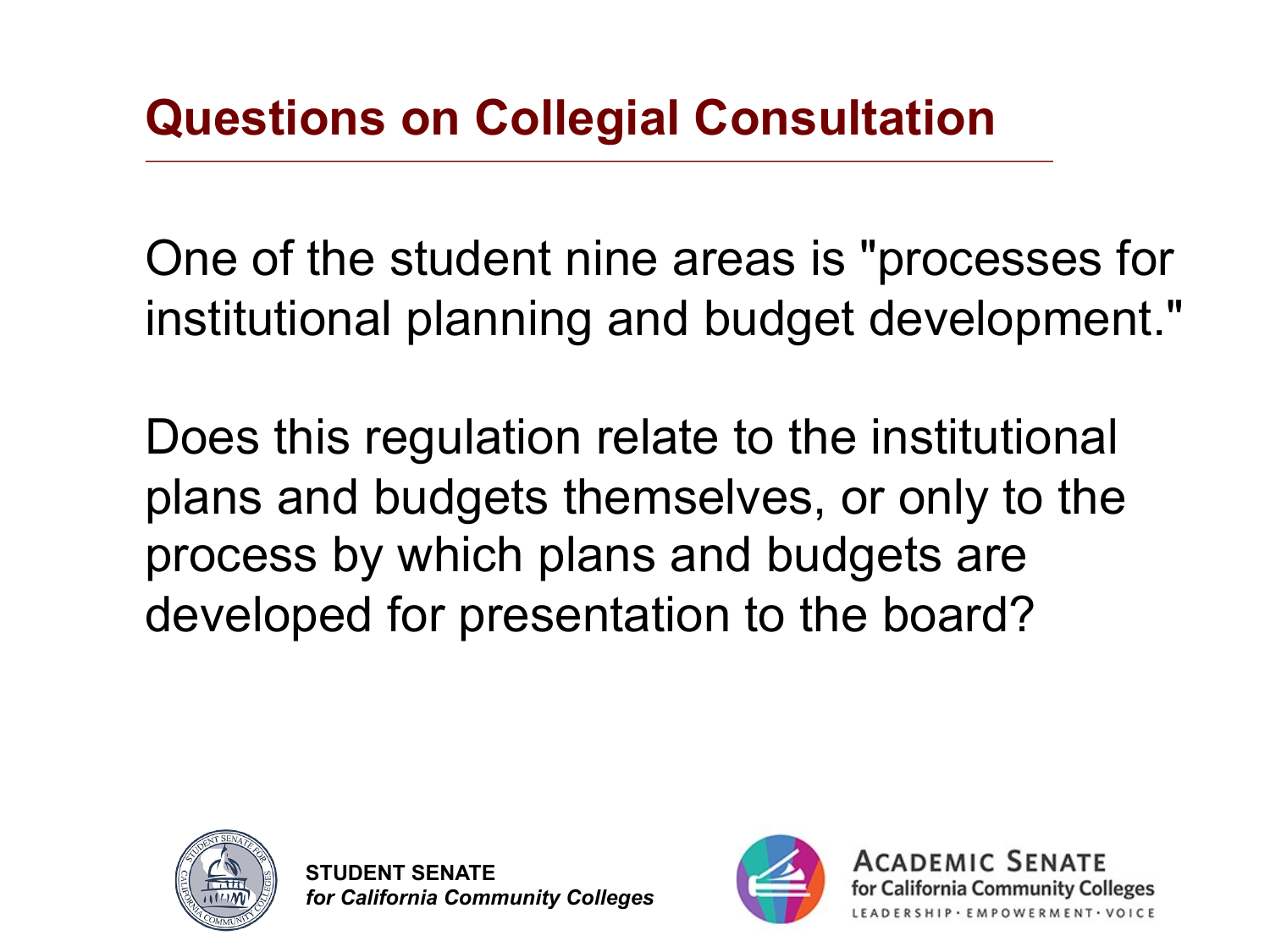#### **Regulation: Academic Senates**

(d)(1) Governing board action: **Rely Primarily**

- **<u>■ recommendations of the senate will</u> normally** be accepted
- only in **exceptional circumstances and for compelling reasons** will the recommendations not be accepted
- If not accepted, board/designee communicate its reasons in writing, if **requested** Title 5 §53200



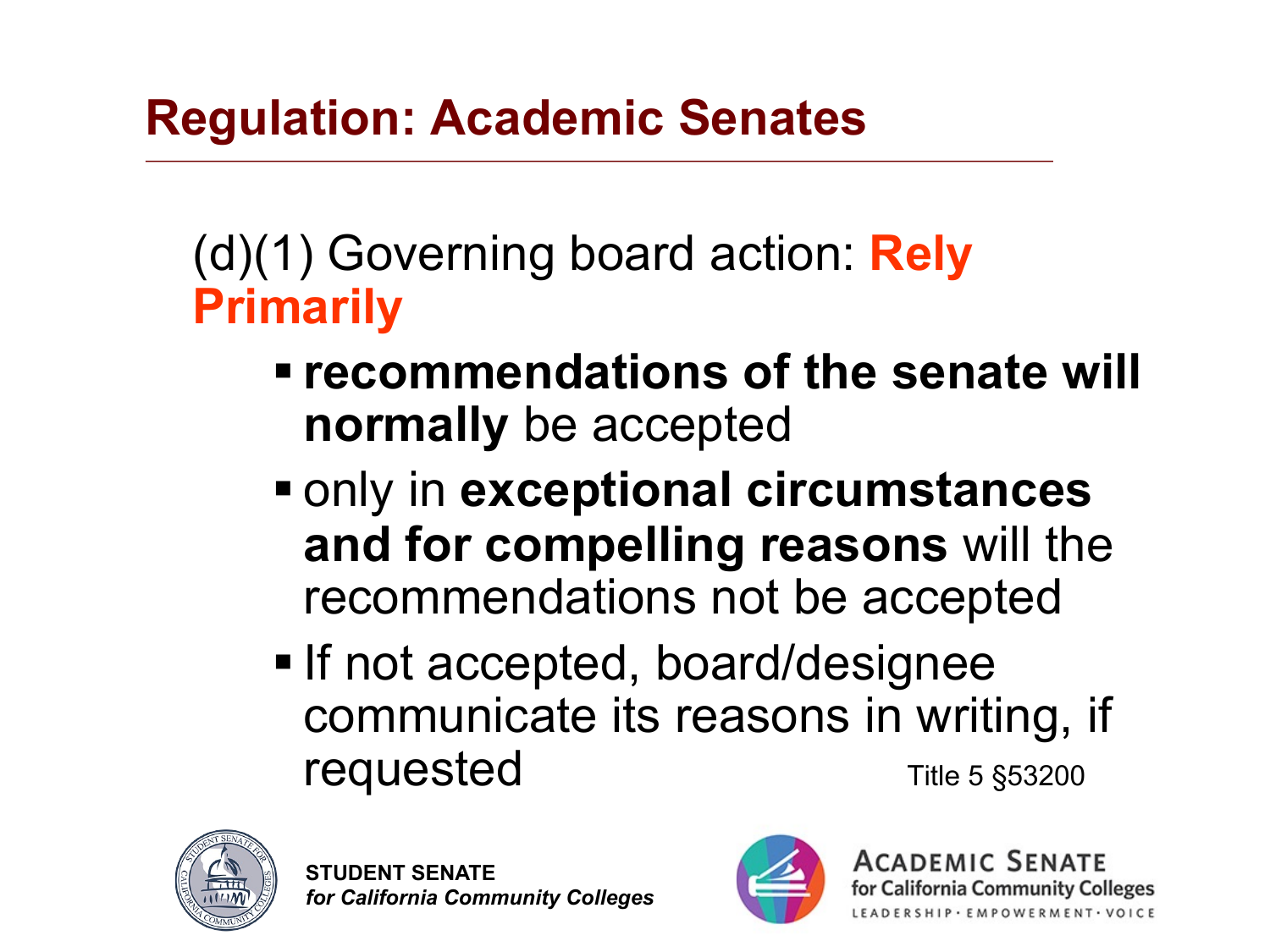## **Important Notes on Collegial Consultation**

- The Board has the final say
- The Board is never prohibited from acting
- "Exceptional circumstances" and "compelling reasons" vs. "compelling legal, fiscal, or organizational reasons"



**STUDENT SENATE** *for California Community Colleges*

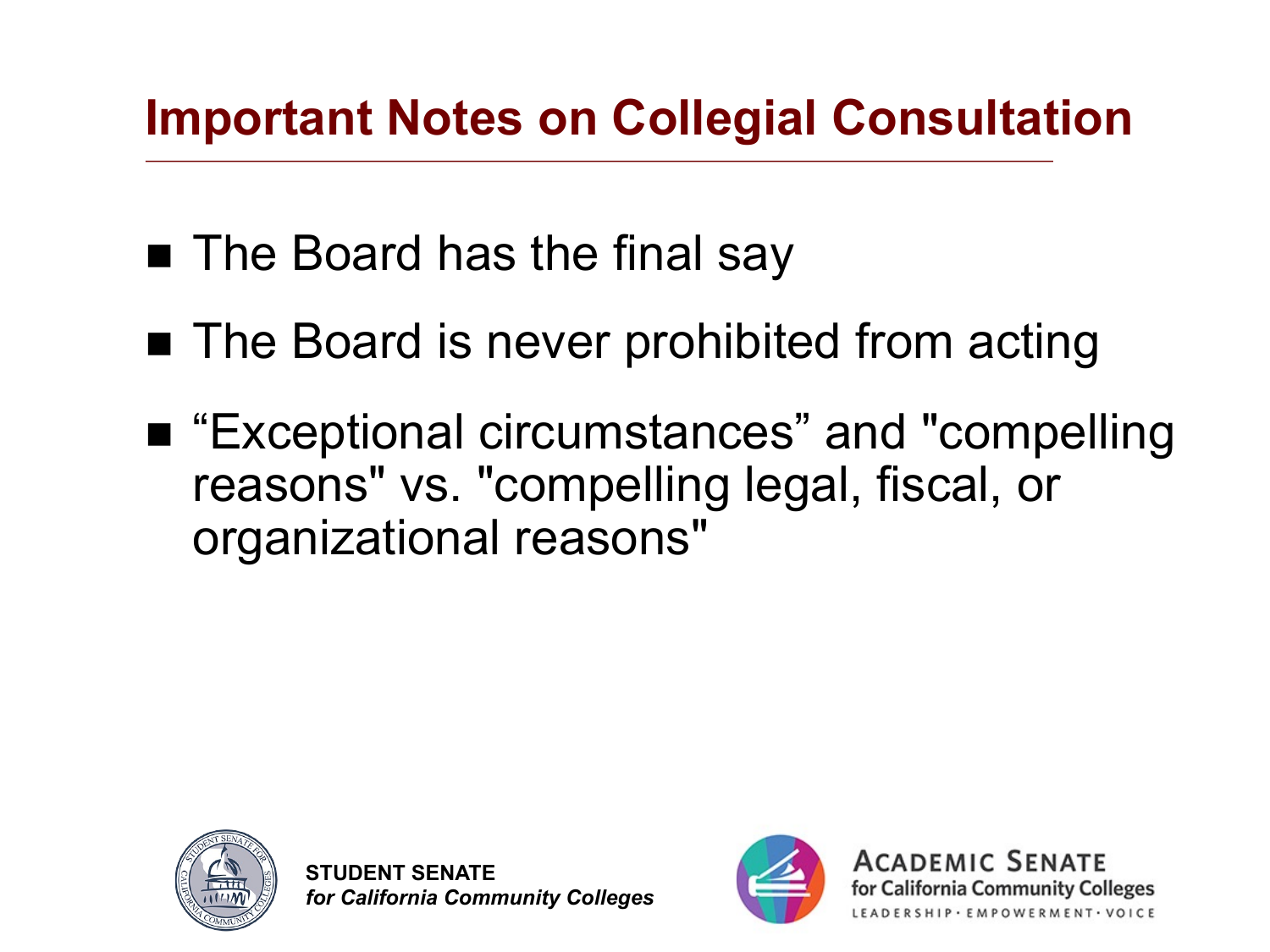The Nursing Department would like to implement the use of plus/minus grading campus wide. Which stakeholder(s) should be involved in the decision making process?



**STUDENT SENATE** *for California Community Colleges*



**ACADEMIC SENATE** for California Community Colleges SHIP · EMPOWERMENT · VOICE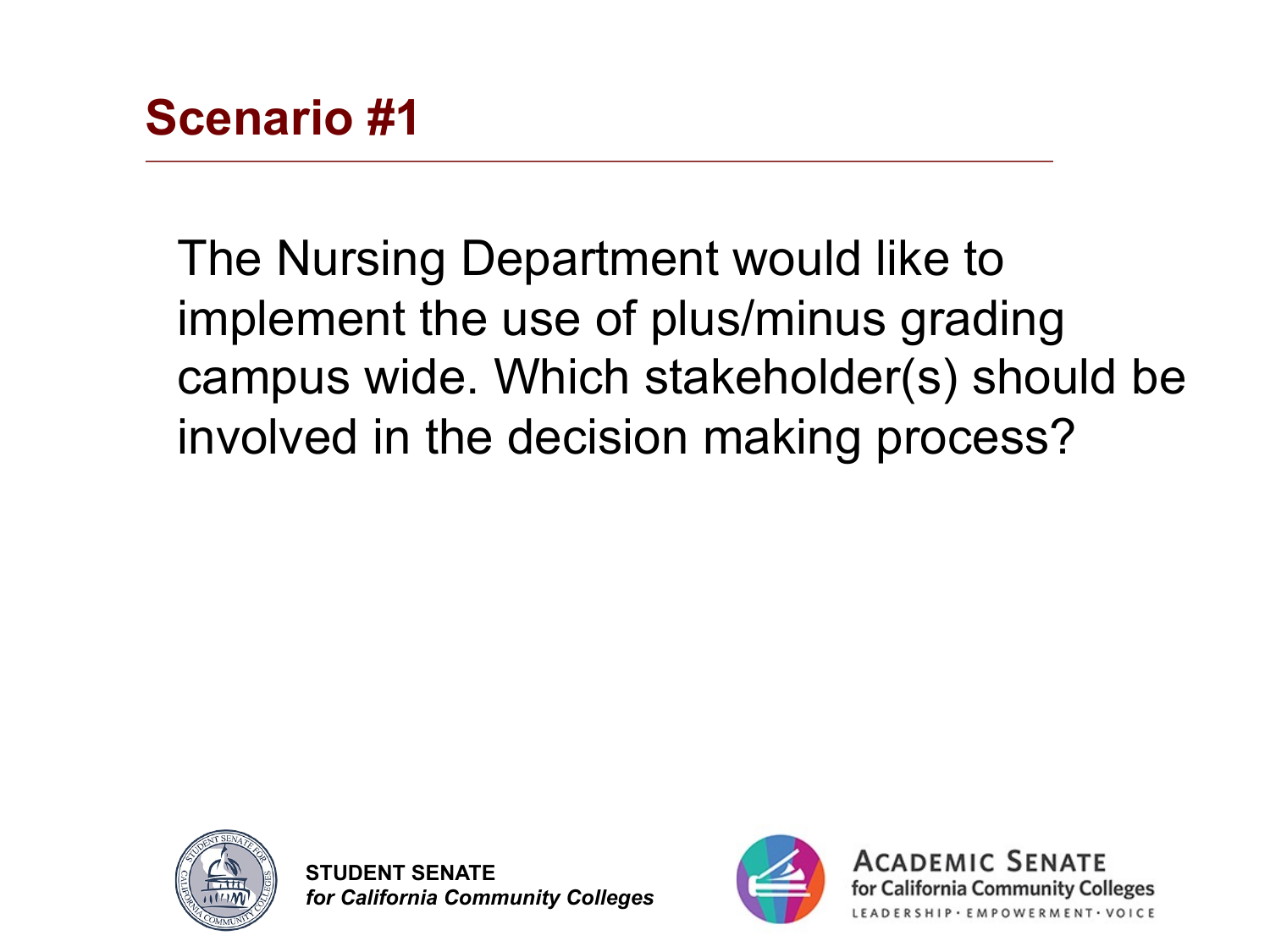A faculty member decides to implement the use of OER materials in place of the traditional textbook and he is told he cannot do so by his department chair. What is the role of the student government in this issue?





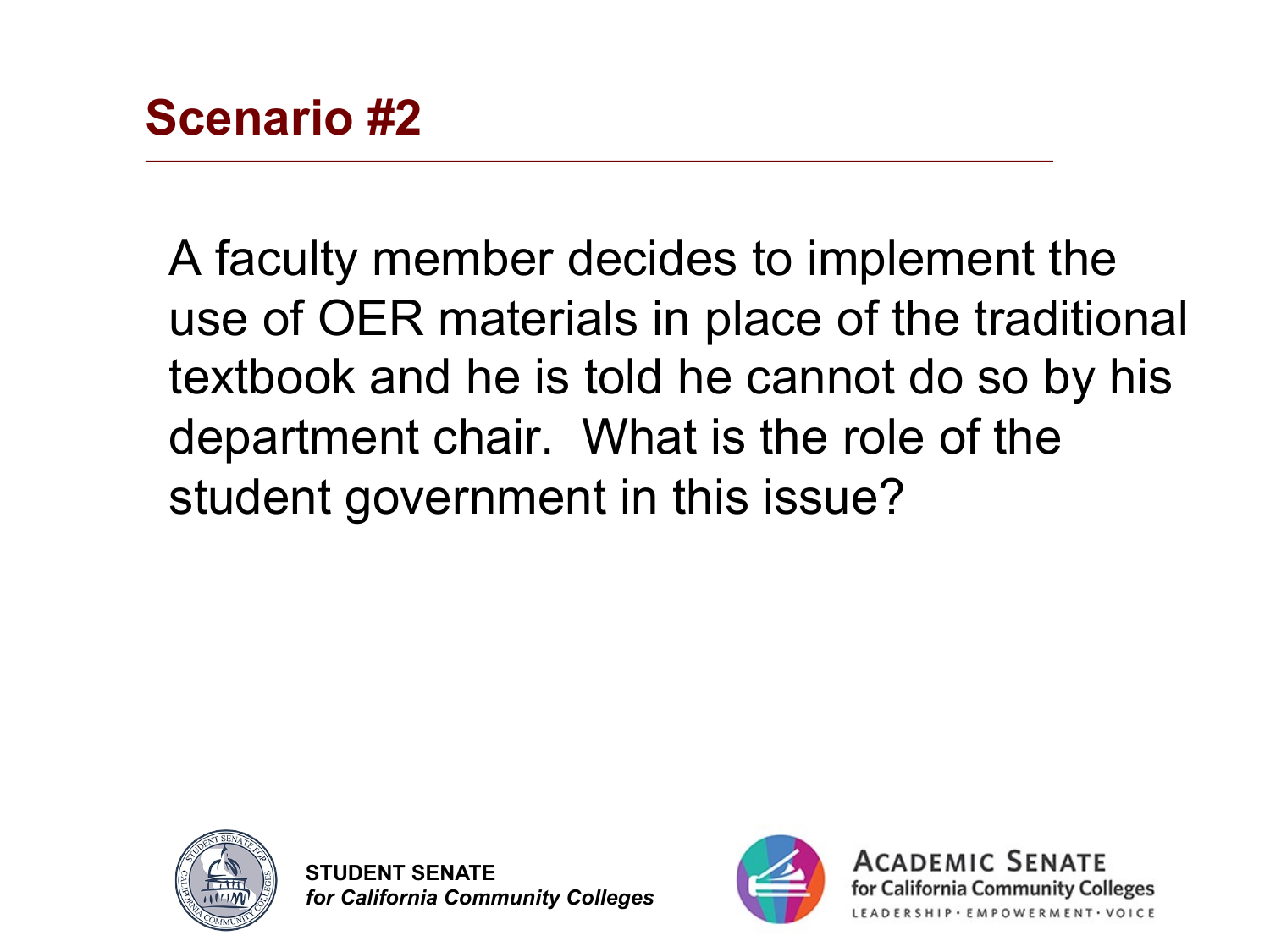# **Other Legal Provisions Related to Faculty**

#### **Appointments to College Bodies**:

(4) For the purpose of this Section, the governing board shall recognize each associated student organization or its equivalent within the district as provided by Education Code Section 76060, as the representative body of the students to offer opinions and to make recommendations to the administration of a college and to the governing board of a district with regard to district and college policies and procedures that have or will have a significant effect on students. The selection of student representatives to serve on college or district committees, task forces, or other governance groups shall be made, after consultation with designated parties, by the appropriate officially recognized associated student organization(s) within the district.

Title 5 §51023.7 (a)(4)



**STUDENT SENATE** *for California Community Colleges*



**ACADEMIC SENATE** for California Community Colleges ERSHIP · EMPOWERMENT · VOICE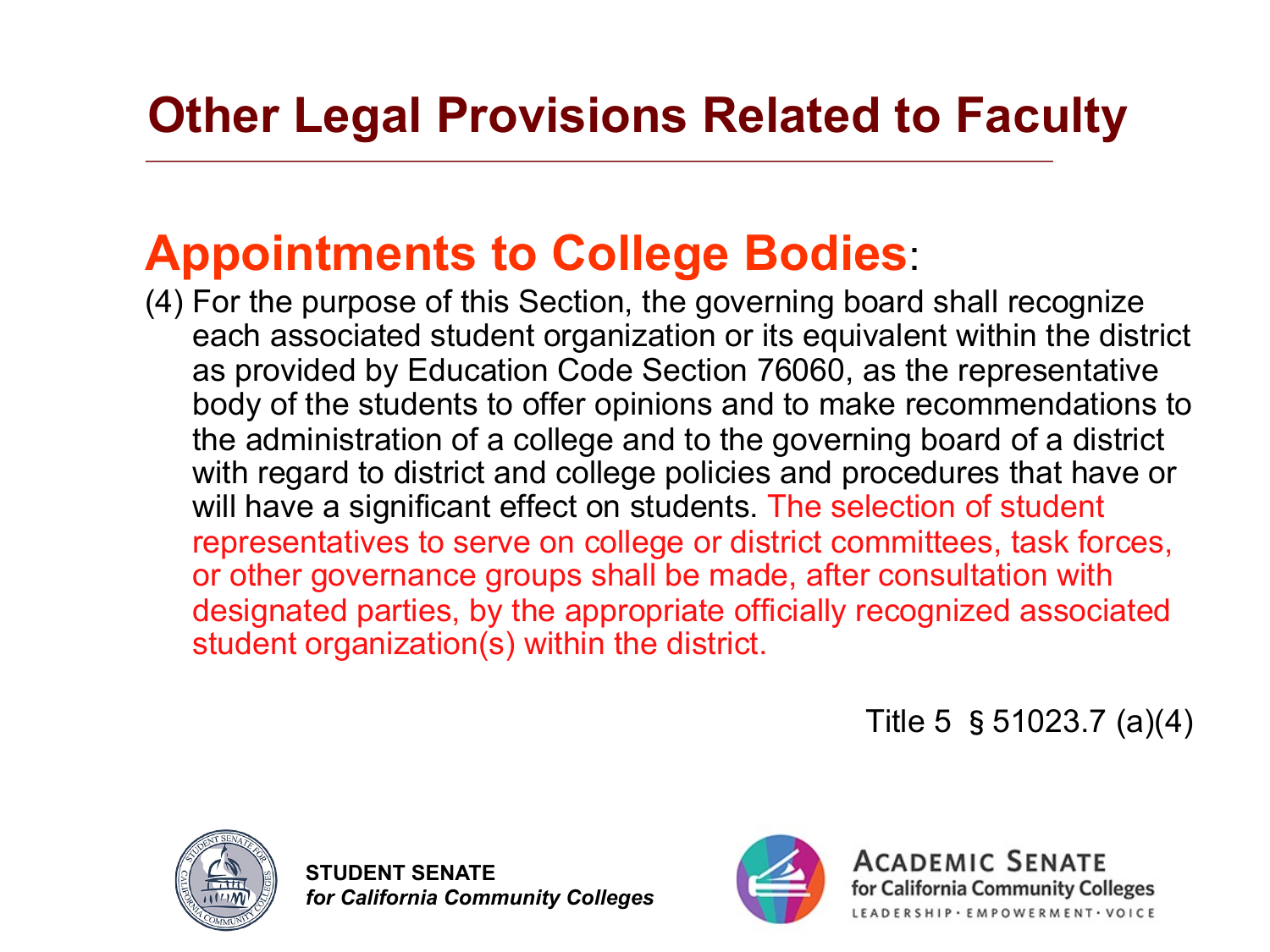### **Staff Roles in College Governance**

- Governing boards adopt policies and procedures that provide staff opportunity to participate effectively in district and college governance.
	- formulation and development of policies and procedures, and
	- § processes for jointly developing recommendations that have or will have a significant effect on staff.
- Board shall not take action on matters significantly affecting staff until the recommendations and opinions of staff are given every reasonable consideration.

Title 5 § 51023.5



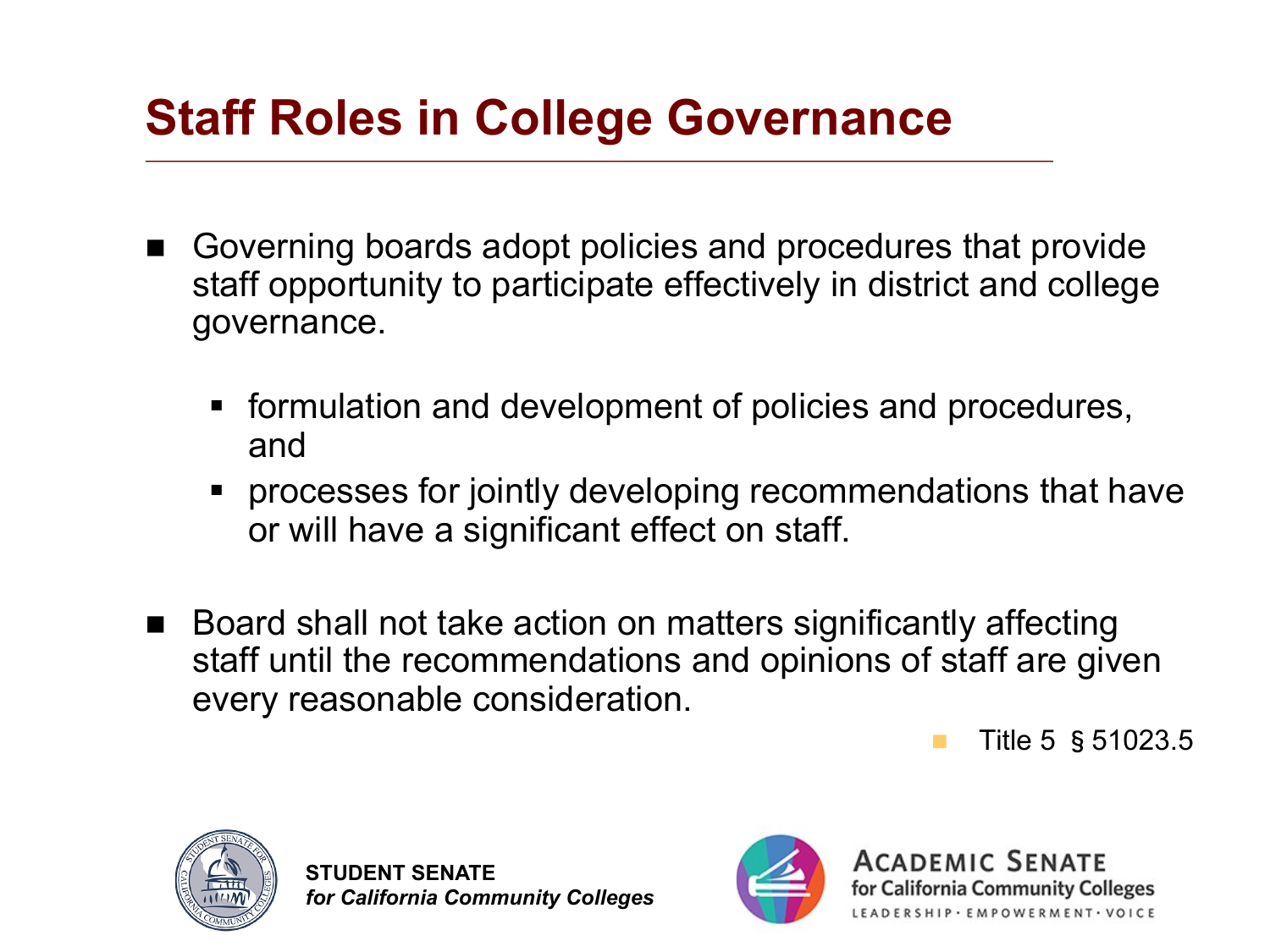

### ■ Do these regulations have the force of law?



**STUDENT SENATE** *for California Community Colleges*



**ACADEMIC SENATE** for California Community Colleges LEADERSHIP · EMPOWERMENT · VOICE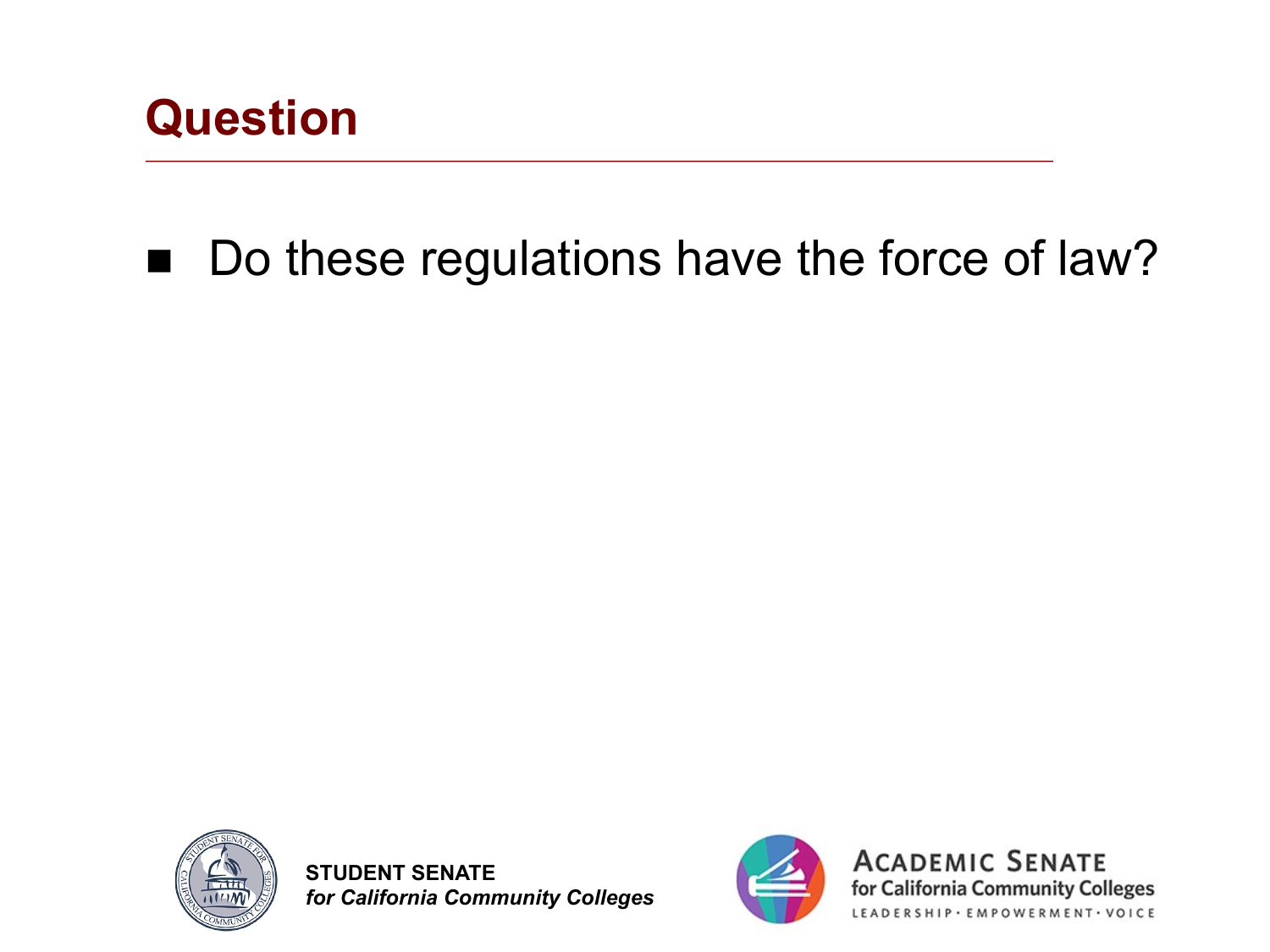

What powers do the Board of Governors have to enforce Title 5 Regulations such as the ones on strengthening local senates?



**STUDENT SENATE** *for California Community Colleges*



**ACADEMIC SENATE** for California Community Colleges ERSHIP · EMPOWERMENT · VOICE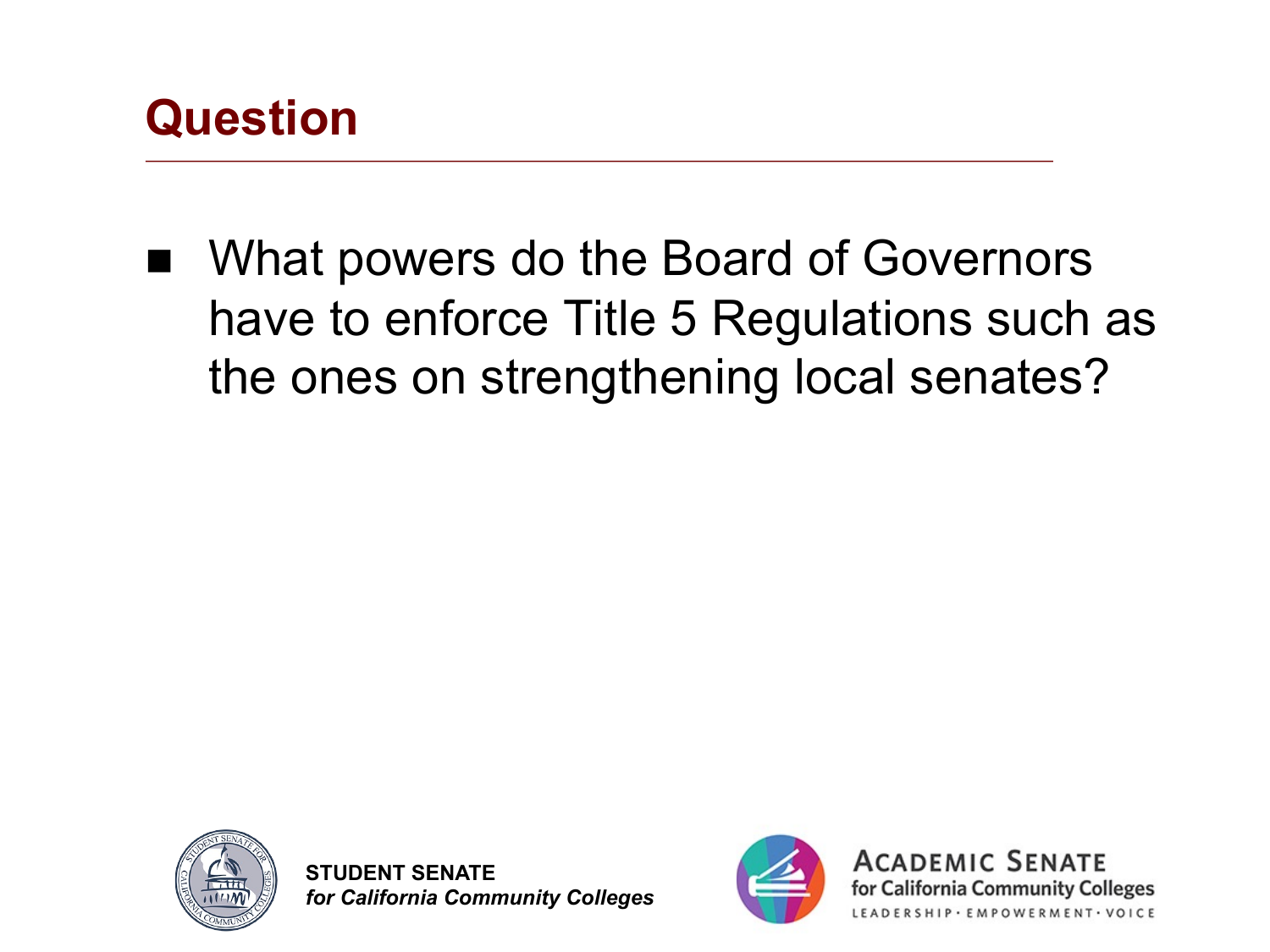| <b>LAW</b>                                                                                                            | <b>REGULATIONS</b><br><b>LEVEL OF PARTICIPATION</b>                                                                                                       | <b>REGULATIONS</b><br><b>AREAS OF PARTICIPATION</b>                                                                                                                                                                                                                                                                  | <b>REGULATIONS</b><br><b>CONSIDERATION OF</b><br><b>RECOMMENDATIONS</b>                 |
|-----------------------------------------------------------------------------------------------------------------------|-----------------------------------------------------------------------------------------------------------------------------------------------------------|----------------------------------------------------------------------------------------------------------------------------------------------------------------------------------------------------------------------------------------------------------------------------------------------------------------------|-----------------------------------------------------------------------------------------|
| <b>FACULTY</b><br>*Right to participate effectively                                                                   | *Local boards shall:                                                                                                                                      | *Academic and professional matters                                                                                                                                                                                                                                                                                   | *Consult collegially                                                                    |
| *Academic Senate right to assume primary<br>responsibility for recommending on:<br>•Curriculum<br>•Academic standards | •Consult collegially on<br>• Academic and professional matters                                                                                            | 1.Curriculum<br>2.Degree<br>3.Grading<br>4. Program development<br>5. Student standards<br>6. Faculty role in governance structures<br>7.Accreditation<br>8. Professional development<br>9. Processes for program review<br>10. Processes for planning & budget<br>11.Other                                          | •Reach mutual agreement<br>.Rely primarily on advice and judgment of<br>academic senate |
| <b>STAFF</b><br>*Right to participate effectively                                                                     | *Provided opportunity to participate in<br>formulation of:<br>·Policies,<br>·Procedures, and<br>• Processes that have a<br>·Significant effect on staff.  | *Significant effect on staff                                                                                                                                                                                                                                                                                         | *Given "every reasonable consideration"                                                 |
| <b>STUDENTS</b><br>*Right to participate effectively                                                                  | *Provided opportunity to participate in<br>formulation of<br>•Policies,<br>•Procedures and<br>• Processes that have a<br>·Significant effect on students. | *Significant effect on students<br>1.Grading<br>2. Codes of conduct<br>3. Academic discipline<br>4. Curriculum development<br>5. Program creation and discontinuance<br>6. Processes for budget & planning<br>7. Student preparation and success<br>8. Student services planning & development<br>9.Fees<br>10.Other | *Given "every reasonable consideration"                                                 |